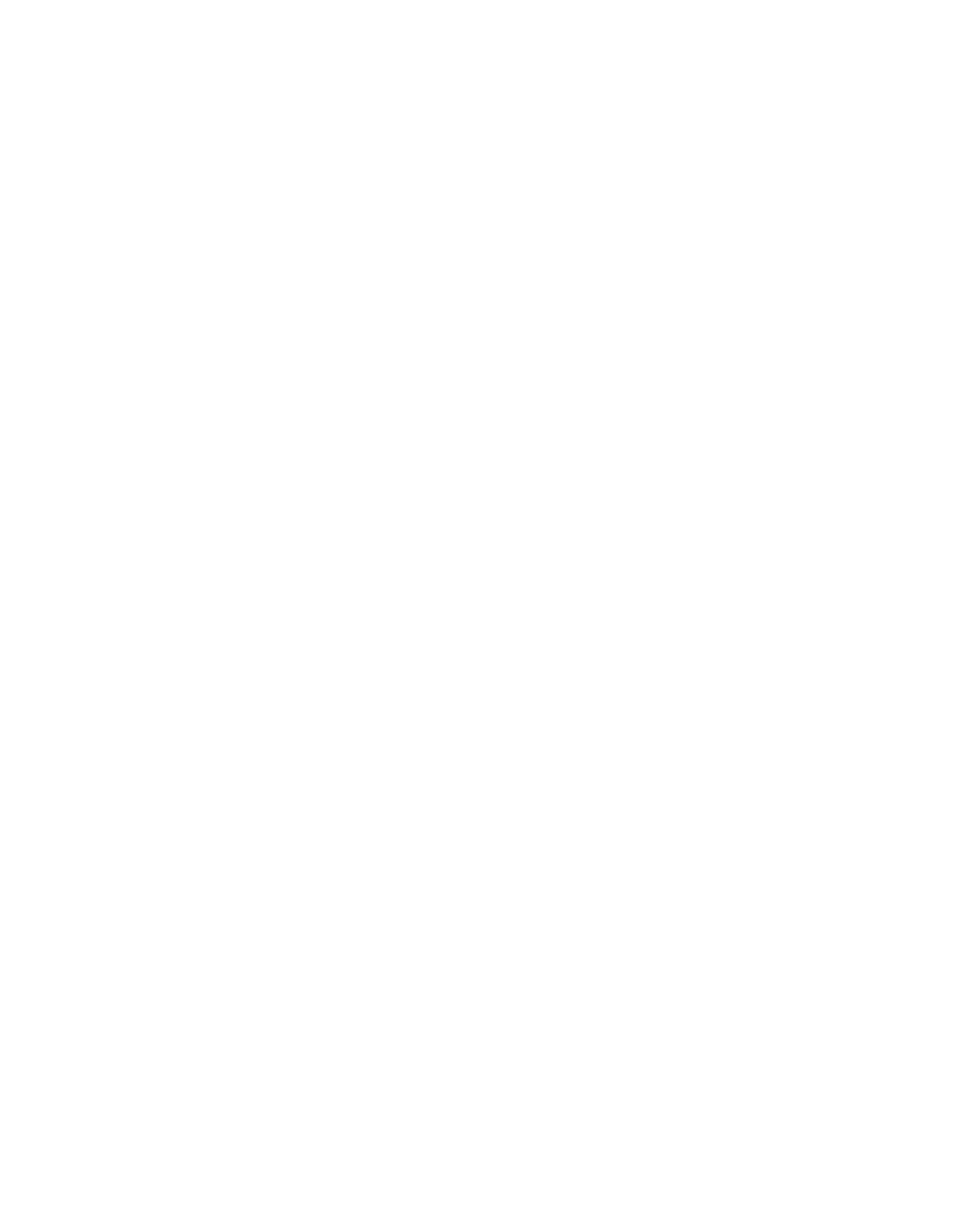## MIL - 4Base-Scorecard: CHC146 - 09-15-16 - MIL 5 @ CHC 4 في MIL - 4Base-Scorecard: CHC146 - 09-15-16<br>\* WP: Nelson - LP: Grimm - Sv: Thornburg - CHC rec 93-53 - Soler is Top Contributor in CHC loss - Santana for MIL

|                | MIL - 4BaseScore - Player 4Score by Batting Order<br>CHC146 - 09-15-16 - MIL 5 @ CHC 4<br>WP: Nelson - LP: Grimm - Sv: Thornburg - CHC rec 93-53 - Soler is Top Contributor in CHC loss - Santana for MIL |                 |                  |              |   |              |                 |    |                |   |              |  |  |  |
|----------------|-----------------------------------------------------------------------------------------------------------------------------------------------------------------------------------------------------------|-----------------|------------------|--------------|---|--------------|-----------------|----|----------------|---|--------------|--|--|--|
|                |                                                                                                                                                                                                           |                 | <b>Bat Order</b> |              |   |              |                 |    |                |   |              |  |  |  |
| Player         | Team                                                                                                                                                                                                      | <b>Position</b> | $\mathbf{1}$     | $\mathbf{2}$ | 3 | 4            | 5               | 6  | $\overline{7}$ | 8 | 9            |  |  |  |
| Santana        | MIL                                                                                                                                                                                                       | <b>RF</b>       |                  |              |   |              |                 | 10 |                |   |              |  |  |  |
| <b>Broxton</b> | <b>MIL</b>                                                                                                                                                                                                | <b>CF</b>       |                  | 9            |   |              |                 |    |                |   |              |  |  |  |
| Gennett        | <b>MIL</b>                                                                                                                                                                                                | PH              |                  |              |   |              |                 |    |                |   | $9$          |  |  |  |
| Arcia          | MIL                                                                                                                                                                                                       | SS              |                  |              |   |              |                 |    | $\overline{7}$ |   |              |  |  |  |
| Perez          | MIL                                                                                                                                                                                                       | 3B-RF           |                  |              |   |              | $5\phantom{.0}$ |    |                |   |              |  |  |  |
| Maldonado      | MIL                                                                                                                                                                                                       | $\mathsf C$     |                  |              |   |              |                 |    |                | 4 |              |  |  |  |
| Carter         | MIL                                                                                                                                                                                                       | 1B              |                  |              |   | $\mathbf{1}$ |                 |    |                |   |              |  |  |  |
| Villar         | MIL                                                                                                                                                                                                       | 2B              | $\mathbf{1}$     |              |   |              |                 |    |                |   |              |  |  |  |
| Nelson         | MIL                                                                                                                                                                                                       | р               |                  |              |   |              |                 |    |                |   | $\mathbf{0}$ |  |  |  |
| Rivera         | MIL                                                                                                                                                                                                       | 3B-Dsub         |                  |              |   |              |                 |    |                |   | $\pmb{0}$    |  |  |  |
| <b>Braun</b>   | MIL                                                                                                                                                                                                       | LF              |                  |              | 4 |              |                 |    |                |   |              |  |  |  |

Scorecard Sponsored By



**GO** - Meal and Fitness Tracker By Iolo

https://itunes.apple.com/us/app/go-meal-and-fitness-track-er/id785910082?mt=8

# MIL - 4Score Box - Player Totals<br>CHC146 - 09-15-16<br>WP: Nelson - LP: Grimm - Sv: Thornburg - CHC rec 93-53 - Soler is Top Contributor in CHC loss - Santana for MIL

| Player        |        | Team Position | Bat<br>Ord #   | Credit For Run | PA Bases                | <b>BR Bases</b>         | <b>Bases Pushed</b> | Player 4Score    | Appearances    | Productivity<br>Rate |
|---------------|--------|---------------|----------------|----------------|-------------------------|-------------------------|---------------------|------------------|----------------|----------------------|
| Santana       | MIL RF |               | 6              | $\mathbf 0$    | $\overline{\mathbf{4}}$ | $\overline{\mathbf{4}}$ | $\overline{2}$      | 10               | $\overline{4}$ | 2.500                |
| Broxton       | MIL CF |               | $\overline{c}$ | $\mathbf{1}$   | $\overline{4}$          | 0                       | 4                   | $\boldsymbol{9}$ | $\overline{4}$ | 2.250                |
| Gennett       | MIL    | PH            | 9              | $\overline{2}$ | $\overline{2}$          | $\pmb{0}$               | 5                   | 9                | $\mathbf{1}$   | 9.000                |
| Arcia         | MIL    | SS            | $\overline{7}$ | $\overline{2}$ | $\overline{2}$          | $\pmb{0}$               | 3                   | $\overline{7}$   | $\sqrt{4}$     | 1.750                |
| Perez         | MIL    | 3B-RF         | 5              | 0              | $\overline{2}$          | 3                       | $\pmb{0}$           | 5                | $\overline{4}$ | 1.250                |
| Maldonado     | MIL C  |               | 8              | 0              | $\mathbf{1}$            | 3                       | $\pmb{0}$           | 4                | $\overline{4}$ | 1.000                |
| Carter        | MIL    | 1B            | 4              | 0              | $\mathbf{1}$            | $\pmb{0}$               | 0                   | $\mathbf{1}$     | $\overline{4}$ | 0.250                |
| Villar        | MIL    | 2B            | $\mathbf{1}$   | $\mathbf 0$    | $\mathbf{1}$            | $\pmb{0}$               | $\pmb{0}$           | $\mathbf{1}$     | $\overline{4}$ | 0.250                |
| Nelson        | MIL p  |               | 9              | 0              | $\pmb{0}$               | $\pmb{0}$               | 0                   | $\pmb{0}$        | $\overline{2}$ | 0.000                |
| Rivera        | MIL    | 3B-Dsub       | $9\,$          | $\mathbf 0$    | $\pmb{0}$               | 0                       | $\pmb{0}$           | $\pmb{0}$        | $\mathbf{1}$   | 0.000                |
| Braun         | MIL LF |               | $\mathbf{3}$   | 0              | $\mathbf{1}$            | $-1$                    | $-1$                | $-1$             | $\overline{4}$ | $-0.250$             |
| <b>Totals</b> |        |               |                | 5              | 18                      | 9                       | 13                  | 45               | 36             | 1.250                |

 $\cdot \mathbf{Q}_{\text{Base}}$ The 4Base trademark is ow ed by Cycled Solutions LLC.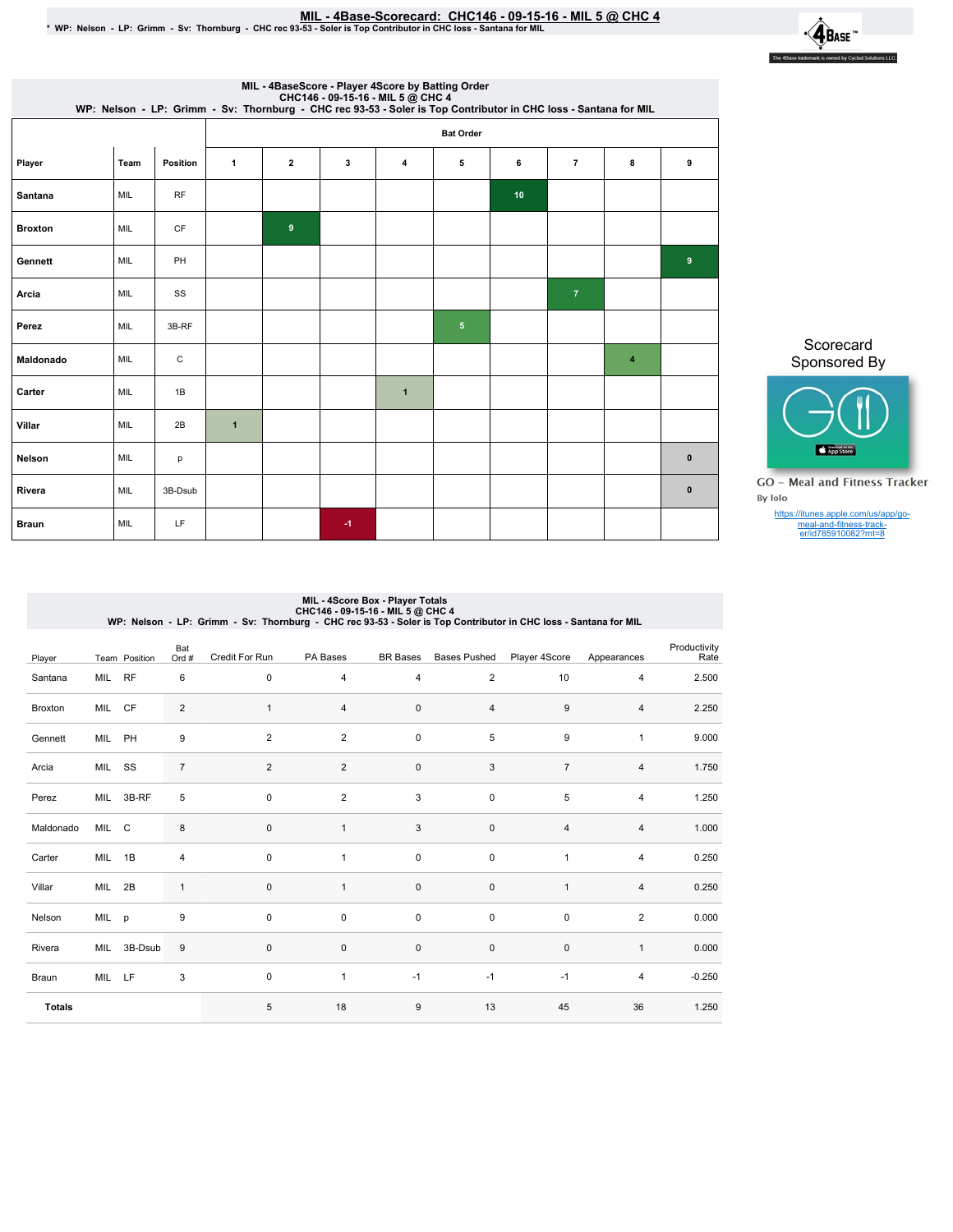|   |         |                         |                         |                      | DVH 6 FRUHFDUG<br>&+&<br>O<br>$v_{\rm A}$                     |  |  |
|---|---------|-------------------------|-------------------------|----------------------|---------------------------------------------------------------|--|--|
| 3 | 1 HOVRO | 13 <sup>7</sup><br>UP F | <b>7KRIDEXIJI</b><br>6Y | $\alpha + \alpha$ UT | /7RS&ROMMEXWRUIO& + & 0RW<br>6DOMMODIRUO /<br><b>DRUTLILV</b> |  |  |

 $\mathbb{R}^2$ 

|            |              |                  | $8 + 8$   | 0,/ %DVH6FRUH 300\HU 6FRUHE\%DWMQJ2UGHU<br>: 3 1 HOVRQ /3 * ULP P 6Y 7 KRUQEXUJ & + & UHF 6ROHULY RS&RQAMEXARULQ& + & ORW 6DQAMQD IRU0, / | $0, /$ # $8 + 8$ |  |  |  |  |  |  |
|------------|--------------|------------------|-----------|-------------------------------------------------------------------------------------------------------------------------------------------|------------------|--|--|--|--|--|--|
|            |              |                  | %DW2 UGHU |                                                                                                                                           |                  |  |  |  |  |  |  |
| 300 HU     | 7HDP         | 3 RVIMRQ         |           |                                                                                                                                           |                  |  |  |  |  |  |  |
| 6DQMQD     | $0 \sqrt{ }$ | 5)               |           |                                                                                                                                           |                  |  |  |  |  |  |  |
| %UR MRQ    | $0 \sqrt{ }$ | &)               |           |                                                                                                                                           |                  |  |  |  |  |  |  |
| * HQQHWV   | 0,           | $3+$             |           |                                                                                                                                           |                  |  |  |  |  |  |  |
| \$UFID     | 0,           | 66               |           |                                                                                                                                           |                  |  |  |  |  |  |  |
| 3HUH       | $0 \sqrt{ }$ | %5)              |           |                                                                                                                                           |                  |  |  |  |  |  |  |
| 0 DOGRODGR | $0 \sqrt{ }$ | &                |           |                                                                                                                                           |                  |  |  |  |  |  |  |
| &DUMU      | 0,           | $\%$             |           |                                                                                                                                           |                  |  |  |  |  |  |  |
| $91$ $61$  | 0,           | %                |           |                                                                                                                                           |                  |  |  |  |  |  |  |
| 1 HOVRQ    | 0,           | s                |           |                                                                                                                                           |                  |  |  |  |  |  |  |
| 5 LYHLD    | $0 \sqrt{ }$ | %' VXE           |           |                                                                                                                                           |                  |  |  |  |  |  |  |
| %LDXQ      | $0 \sqrt{ }$ | $\left( \right)$ |           |                                                                                                                                           |                  |  |  |  |  |  |  |

## 6 FRUHFDLG 6 SRQVRUHG%

<u>KWOSY WACHYDSSORIERP XYDSSJR</u><br>PHDCDQGILWOHWWDEN<br><u>HULG "PW</u>

|                |              |               |                        |                 | $0 \sqrt{2}$<br>$8 + 8$ | 6 FRUH%R[ 300\HU7RW00Y<br>$0, /$ # $8 + 8$ | : 3 1 HOVRQ /3 * ULP P 6Y 7 KRUQEXUJ & + & UHF 6ROHULY RS& ROWLEXWRULQ & + & ORV 6DOWDODIRU0, / |                         |              |                    |
|----------------|--------------|---------------|------------------------|-----------------|-------------------------|--------------------------------------------|-------------------------------------------------------------------------------------------------|-------------------------|--------------|--------------------|
| 30 NU          |              | 7HDP 3RVMLIRQ | %DW<br>$2 \, \text{L}$ | & UHGLV) RU5 XQ | 3\$ %DMHV               | %5 %DVHV                                   |                                                                                                 | %DVHV3XVKHG 300\HU6FRUH | \$SSHDUDGFHV | 3 URGXFWYUW<br>5DM |
| 6DQMQD         | 0, / 5)      |               |                        |                 |                         |                                            |                                                                                                 |                         |              |                    |
| <b>%URIVRO</b> | 0, / 8       |               |                        |                 |                         |                                            |                                                                                                 |                         |              |                    |
| * HOCHWW       | $0/3+$       |               |                        |                 |                         |                                            |                                                                                                 |                         |              |                    |
| \$UFID         | 0/66         |               |                        |                 |                         |                                            |                                                                                                 |                         |              |                    |
| 3HUH           | 0, /         | %5)           |                        |                 |                         |                                            |                                                                                                 |                         |              |                    |
| 0 DORODGR      | 0/8          |               |                        |                 |                         |                                            |                                                                                                 |                         |              |                    |
| & DUMU         | $0 \sqrt{ }$ | $\%$          |                        |                 |                         |                                            |                                                                                                 |                         |              |                    |
| $91$ $0$ $0$   | $0 \sqrt{ }$ | %             |                        |                 |                         |                                            |                                                                                                 |                         |              |                    |
| 1 HORQ         | 0/ S         |               |                        |                 |                         |                                            |                                                                                                 |                         |              |                    |
| 5 LYHUD        |              | 0 ./ %' VXE   |                        |                 |                         |                                            |                                                                                                 |                         |              |                    |
| %UDXQ          | 0, / /       |               |                        |                 |                         |                                            |                                                                                                 |                         |              |                    |
| 7RWDOV         |              |               |                        |                 |                         |                                            |                                                                                                 |                         |              |                    |
|                |              |               |                        |                 |                         |                                            |                                                                                                 |                         |              |                    |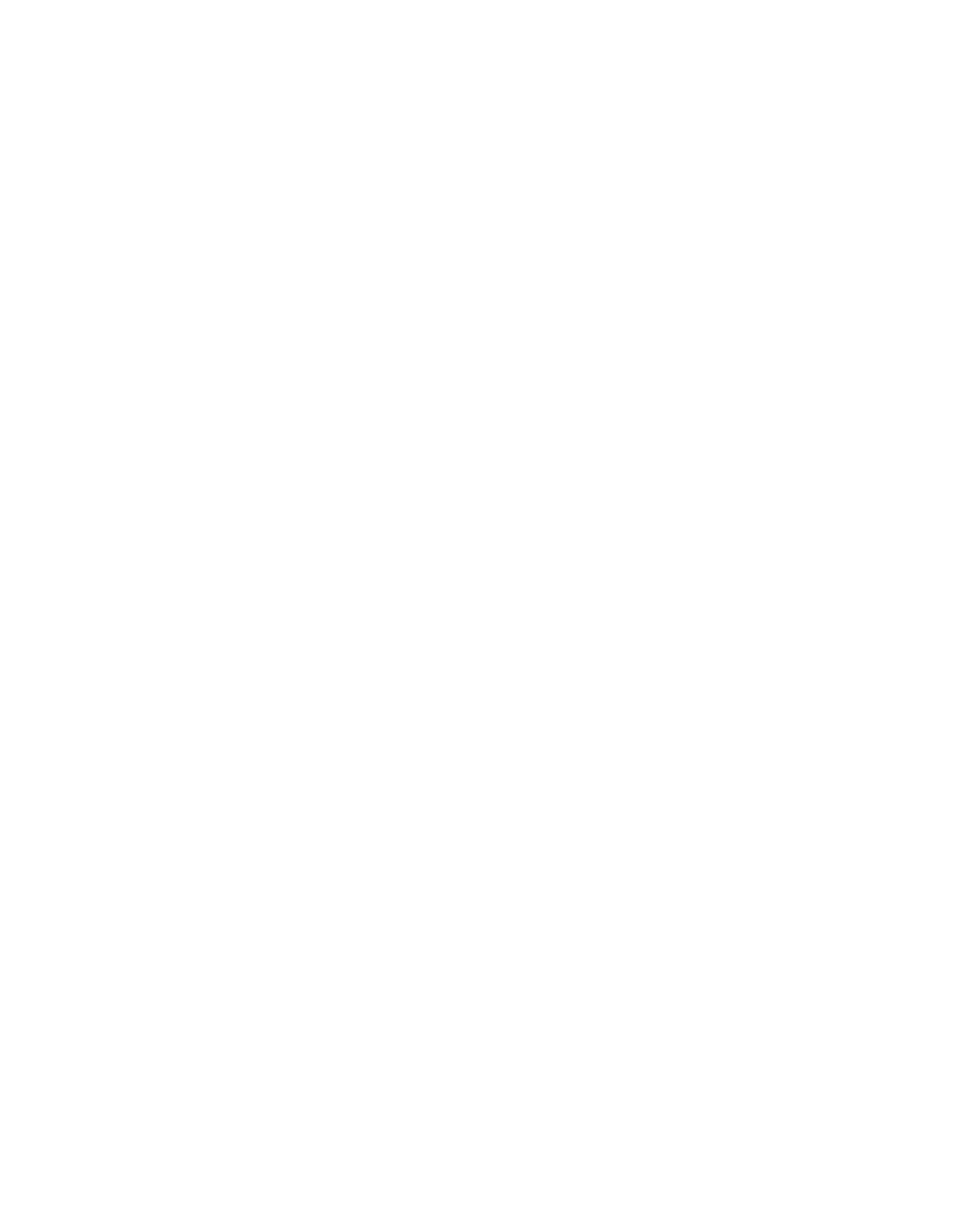#### Bat Order | Player | Position | Inning | Play Text | LOBStatus Credit For Run PA Bases BR Bases Bases Pushed Player 4Score 1 Villar 2B 01 7.Single +DP'd-6-4-3 03 6-3 05 K 07 K Total 2 Broxton CF 01 8 04 | .HomeRun 05 6-3 07 K Total 3 Braun LF 01 6-4-3-DP 04 6-3 06 5-3 08 9.Single +PO-1-3 Total 4 Carter 1B 02 | Walk Left on 1st 04 K 06 5-3 08 8 Total 5 Perez 3B-RF 02 K 04 6-Error 06 5-3 08 | 6-Error | Left on 1st Total 6 Santana RF 02 K 04 9.Double 07 8.Double 08 4 Total 7 Arcia SS 02 8 04 | 7.Double | Left on 2nd 07 K 09 8 Total 8 Maldonado  $\mathbf C$ 03 K 04 5-3 07 | Walk 09 K Total 9 Nelson p 03 K 05 K Total Gennett PH 07 7.Double Left on 2nd Total Rivera 3B-Dsub 09 5-3 Total **Grand Total** 0 0 1 0 0 0 0 0 0 0 0 0 0 0 0 0 0 0  $\boxed{0}$  1  $\boxed{0}$   $\boxed{0}$  1 0 0 0 0 0 1 4 0 4 9 0 0 0 0 0 0 0 0 0 0  $\frac{1}{1}$   $\frac{4}{1}$   $\frac{0}{1}$   $\frac{4}{1}$   $\frac{9}{1}$ 0 0 -1 -1 0 0 0 0 0 0 0 0 0 0 0 1 -1 0 0  $\boxed{0}$   $\boxed{1}$   $\boxed{-1}$   $\boxed{-1}$   $\boxed{-1}$ 0 0 1 0 0 0 0 0 0 0 0 0 0 0 0 0 0 0  $\boxed{0}$  1  $\boxed{0}$   $\boxed{0}$  1 0 0 0 0 0 0 1 3 0 4 0 0 0 0 0 0 0 1  $\begin{array}{ccc} \boxed{0} & \boxed{2} & \boxed{3} & \boxed{0} & \boxed{5} \end{array}$ 0 0 0 0 0  $0$  2 2 2 6 0 2 2 0 4 0 0 0 0 0  $\boxed{0}$   $\boxed{4}$   $\boxed{2}$   $\boxed{10}$ 0 0 0 0 0 2 0 3 7 0 0 0 0 0 0 0 0 0 0  $\boxed{2}$   $\boxed{0}$   $\boxed{3}$   $\boxed{7}$ 0 0 0 0 0 0 0 0 0 0 0 1 3 0 4 0 0 0 0 0  $\begin{array}{ccc} \boxed{0} & 1 & 3 & 0 & 4 \end{array}$ 0 0 0 0 0 0 0 0 0 0  $\overline{0}$   $\overline{0}$   $\overline{0}$   $\overline{0}$   $\overline{0}$   $\overline{0}$   $\overline{0}$ 2  $2$  0 5 9  $\boxed{2}$   $\boxed{0}$   $\boxed{5}$   $\boxed{9}$ 0 0 0 0 0  $\overline{0}$   $\overline{0}$   $\overline{0}$   $\overline{0}$   $\overline{0}$   $\overline{0}$   $\overline{0}$  $\frac{5}{9}$  18 9 13 13 15 Detail by Bat Order/Player

## MIL - 4Base-Scorecard: CHC146 - 09-15-16 - MIL 5 @ CHC 4

\* WP: Nelson - LP: Grimm - Sv: Thornburg - CHC rec 93-53 - Soler is Top Contributor in CHC loss - Santana for MIL